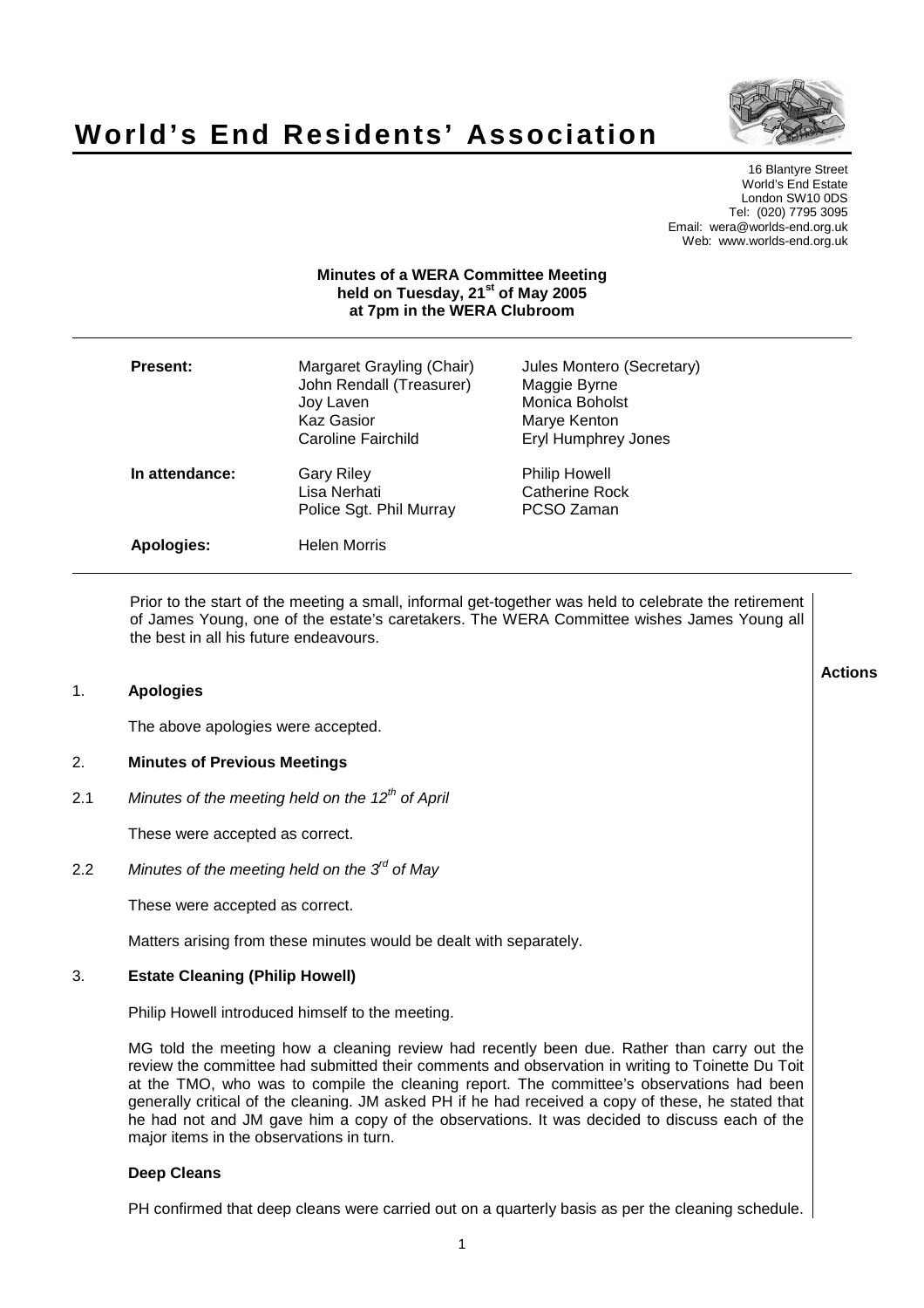JM noted that many residents believed that these were not taking place, as the cleanliness of the affected parts of the estate did not improve. This was particularly true of the stairwells. PH noted that the cleaning procedure for the stairwells had changed following the works to paint the stairs – they no longer used pressure washers – however he confirmed that they were being cleaned. Several committee members expressed dissatisfaction with the deep cleans. MG suggested that the committee be informed when deep cleans were to be carried out and that a member of the committee be asked to "sign off" the work as complete. This was generally accepted.

## **Lifts**

Several committee members had noted that the lifts were not being cleaned properly, in particular the floors and lift-door tracks. JM stated that dirt-filled lift-door tracks had caused at least one lift outage and that it was therefore essential that the tracks be cleaned regularly. MK stated that she had asked for the lift floors and/or lift-door tracks in the lifts in her block to be cleaned on more than one occasion. PH stated that this should not be necessary as the lifts were cleaned on a daily basis. MG noted that all of the lift-cleaning issues identified during a recent walkabout were still outstanding.

## **Lift Lobbies**

It was noted that the cleaning of the lift lobbies was poor. JL noted that the use of a mop and a bucket of dirty water did not constitute cleaning, nor did "wafting" the mop over the floor; dirt could only be removed with the use of an abrasive cleaner and some "elbow grease". The state of the lift lobby floors suggested this was not happening.

## **Walkways**

Several committee members had noted that whatever cleaning was taking place on the walkways was proving completely ineffective. JL stated that the cleaning was clearly unable to remove longstanding stains from the walkway surface, such as those caused by people riding bicycles on the walkways. CF confirmed that this was the case, particularly in Upper Whistler Walk. PH stated that the cleaning was being carried out but that some stains, such as the "burned in" tyre marks were impossible to remove without damaging the surface. Committee members expressed concern that cleaning could damage the surface. It was noted that the Council and Shreeves had given WERA assurances as to the durability of the surface and that the removal of this type of stain should not cause any problems. MG suggested contacting Triflex to seek their advice as to how these stains could be removed safely. EHJ noted that she did not believe the surface had been laid properly.

PH noted that there had also been a number of incidents of dog fouling on the walkways and in the gardens that his staff had to deal with. The committee sympathised and asked that the cleaning staff report all such incidents to the estate staff/manager; they had already highlighted the issue of dog nuisance and dog fouling on the estate to the TMO. It was hoped that the TMO would deal with the problem urgently.

## **Rubbish Dumping**

Several committee members noted that some residents continued to dump their rubbish on the walkways. As these residents continued to do so it was clear that the cleaners were disposing of this rubbish but not reporting the incidents to the estate staff. PH stated that the cleaners were frightened to report such incidents and did indeed simply dispose of the rubbish. PH noted that the cleaners had been told to report such incidents but that there was a language problem (they spoke Spanish and very little English) which required the use of translators. After some discussion it was decided that the matter would be discussed with the cleaners concerned at a future team meeting and that JM should "sit in" and aid in translation if necessary. Sgt. Murray suggested that the PCSOs be used to try and tackle the general issue of rubbish dumping in and around the estate and suggested that a PCSO also attend that meeting. Sgt. Murray asked LN to confirm that the PCSOs were able to issue fixed penalty notices in the gardens but not the walkways. LN said she would check. It was also suggested that the estate staff and cleaning supervisor could do more to identify those dumping rubbish, by doing their rounds earlier in the day.

LN

#### **General**

Sgt. Murray noted that the general cleanliness and upkeep of the estate environment was important. An environmental walkabout/survey of the estate was proposed. The first would take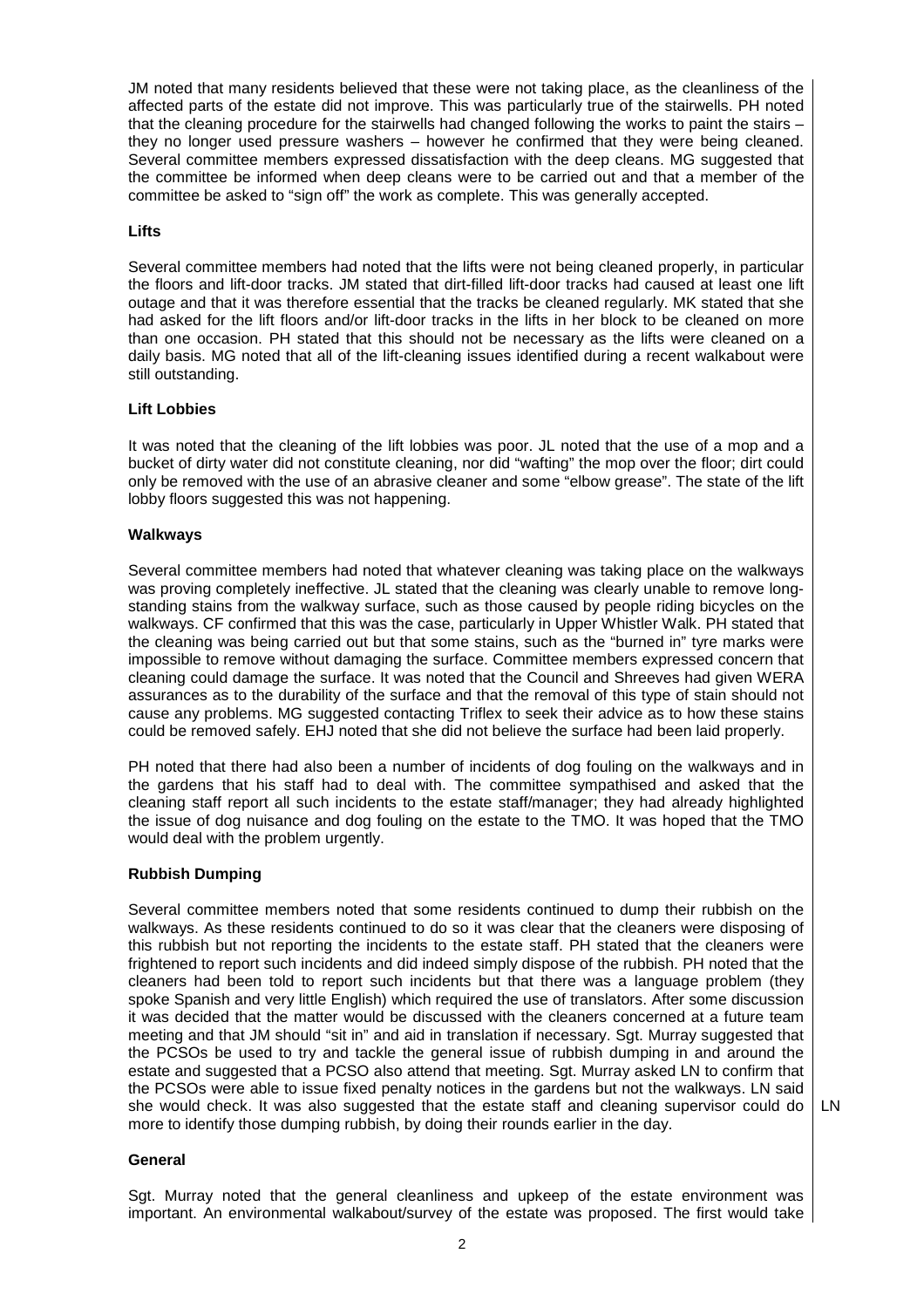place between the 22<sup>nd</sup> and 24<sup>th</sup> of June. He told the meeting the surveys would then continue to take place on a quarterly basis.

# 4. **Safer Neighbourhoods (Police Sgt. Phil Murray, PCSO Zaman)**

Sgt. Murray gave a brief summary of the "Safer Neighbourhoods" community initiative and a brief update on the level of crime in the ward. He proceeded to describe how World's End had been identified as a suitable venue for the initiative, in particular as it housed over a third of the ward's population and was one of the more deprived areas. A short discussion followed.

It became clear during the discussion that there was some confusion as to the exact nature of the proposed security works, whether WERA supported the proposals (it did) and whether or not they would impact on the Police's ability to police the estate. The issue of whether the estate's gardens where "public" or "private" space had not been properly resolved. There was serious concern that the proposed zoning of the estate would impact upon the public/private status of the gardens (and other parts of the estate) and thus reduce Police enforcement powers within those areas. It was felt that the issue needed to be resolved as a matter of urgency given that the planning of the new security works/system appeared to be at an advanced state. The committee's general feelings towards the existing security system – that it simply did not work – were reiterated. KG noted that whilst the Council/TMO was willing to spend millions installing a new security system on the estate, they did not appear willing to fund local youth facilities properly; which might prove to be a more effective way to reduce crime and anti-social behaviour on the estate. EHJ noted that it was essential to enlist the cooperation of the younger children living on the estate, before they began emulating their elders' anti-social and criminal behaviour. It was noted that a Youth Event was being planned for mid-August and that the Police would be participating.

It was decided that the estate's residents would be provided with more information on "Safer Neighbourhoods" and encouraged to participate through two events. The first was a WERA Special General Meeting, tentatively scheduled for the  $28<sup>th</sup>$  of June. The second was an event on the World's End Piazza tentatively scheduled for the 16<sup>th</sup> of July. PCSOs would also attend the School Fair at Ashburnham Primary School due to take place on the 9<sup>th</sup> of July. Several committee members recommended that the Police/PCSOs go "door knocking" on the estate to try and encourage community participation in "Safer Neighbourhoods".

LN confirmed that she had received a number of complaints about dog nuisance and fouling on the estate. GR had received many more. She told the meeting that the letter to residents would be sent out later in the week. The letter asked all dog owners to register their dogs with the TMO. GR confirmed that the "doggy bags" were now available. Once the letter had gone out the dog warden would visit the estate. It was noted that the dog warden's office now had an additional member of staff (Tanya). A copy of the letter would be sent to Sgt. Murray and the PCSOs. The PCSOs were able to issue fixed-penalty notices to irresponsible dog owners in the dog warden's absence, which the meeting supported. JR described a recent dog attack and stressed that quick action was required. LN confirmed that action would be taken against residents who did not control their dogs and injunctions could be taken out against those dog owners who did not live on the estate. If they had been "invited" onto the estate, action could be taken against the resident they were visiting. The use of ASBOs in this matter was considered questionable. JR asked whether dogs might be banned from the interior gardens. GR stated that the TMO could not enforce such a ban.

Sgt. Murray, PCSO Zaman, LN and CR then left the meeting.

## 5. **Matters Arising**

This item was deferred.

## 6. **Estate Manager's Update**

## 6.1 Play Equipment

GR stated that the work installing the play equipment in both of the interior gardens was expected to be complete by the end of the week despite the damage that had been caused to the wet-pour play surface. GR explained that both Alasdair Manson and Terry Guppie believed that the choice of equipment had been previously agreed with WERA. JM explained that the committee was awaiting confirmation that its choice of equipment had been accepted. GR stated that he believed that it had and that the equipment being installed was of the kind chosen by WERA. Questions